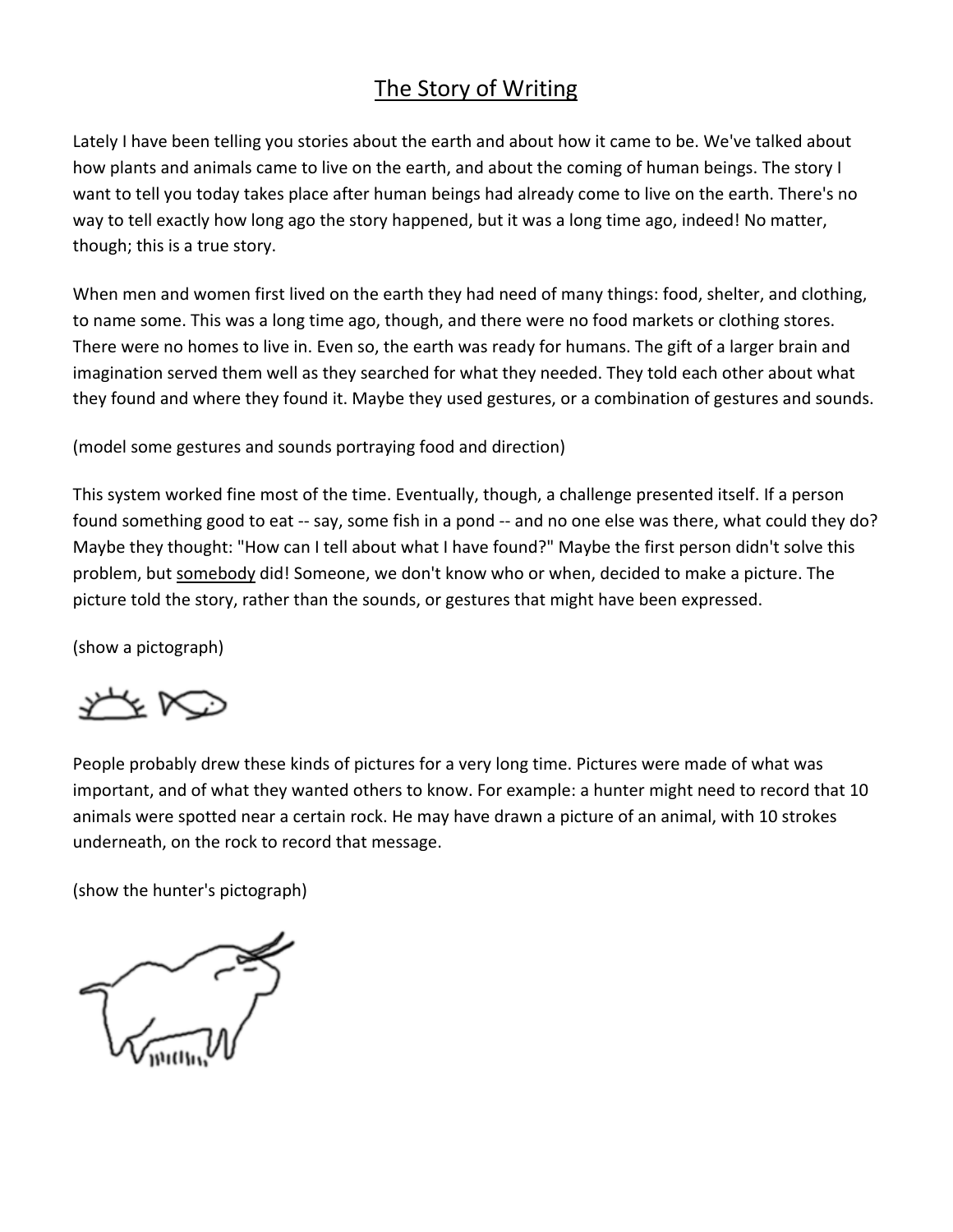Time passed and ancient people continued to draw pictures. Some of their pictures were very beautiful. We know this because some of them, drawn a very long time ago, have been found on the walls of caves around the world.

(show the cave painting)



Even more time passed. At a certain point in history, about 5,000 years ago, a group of people called the Egyptians lived in northern Africa along the banks of the Nile River. They made lots of pictures: some were carved in stone, some were painted on stone, and some were painted on paper. The stones came from the land around them, and the paper was made from the papyrus plant, a reed that grew near the river. They first painted pictures on this paper with a brush and then later used a pen to write their picture messages.

(show a picture of hieroglyphics)



As you might imagine, people were sometimes confused by picture messages. This was especially true when people started using the same pictures for different meanings, as the Egyptians did. For example, a picture of a leg could mean:

- 1. The object, meaning an actual leg
- 2. An idea, meaning 'to run', because the leg was used for running.
- 3. The tone of the words, as in 'quickly'

(show pictures of different types of hieroglyphics)



At about the same time in history, a people called the Phoenicians lived around the Mediterranean Sea, north of Africa. They sailed to lands around the Mediterranean and sold many things - ivory, spices, incense, silver, ornaments, glass - and one very, very special thing. Only the Phoenicians sold this one special thing. What was it? It was a rare purple dye, like we use to color cloth. Somehow they discovered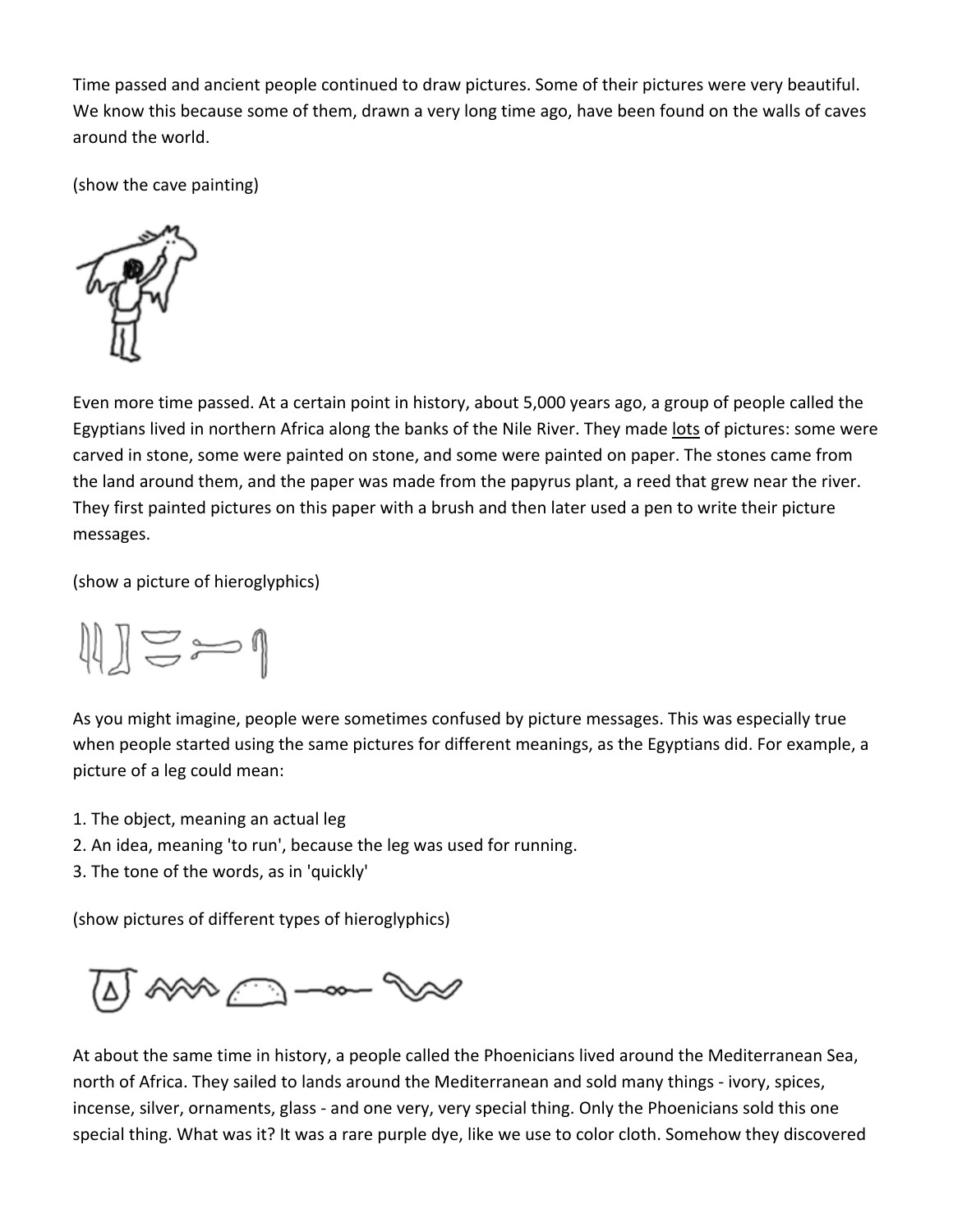that a particular shellfish contained in its shell a tiny particle of bright red coloring that they could use as a dye. These shellfish were gathered by the millions and crushed together to make the dye. Because it was hard to get -- only the Phoeenicians had it -- the dye was very expensive. Only royalty and the very wealthy were able to dye their clothes with this beautiful color. The Phoenicians were the discoverers of this dye: how it was made was a closely guarded secret.

But as important as this Tyrian Purple Dye was to the Phoenicians, it is not why they are part of this story. Here is the reason why:

The Phoenicians traded with the Egyptians, who by now used pictures that represented sounds as well as objects. Being merchants, the Phoenicians needed a quick and accurate way of recording their business, so they 'borrowed' (quite cleverly) just the sound pictures of the Egyptians. This sort of picture could express many different things, like ideas and amounts of money. Best of all, ithese symbols made it easier to tell what was meant, since people who spoke to each other by this time agreed that certain sounds meant certain things. The Phoenicians found out what you found out when you learned to use the sandpaper letters -- this mark makes this sound.

(show pictures of the Phoenician alphabet)



Even though it was the Phoenicians who were the first to use what we know as the alphabet, you might not recognize their letters. So, this is not quite the end of the story. You see, it was the Romans who first called these letters 'the alphabet'. The Roman letters are ones you might recognize. The sandpaper letters you learned are almost the same as the letters used by the Romans.

(show pictures of the Greek, Roman, and modern alphabet)